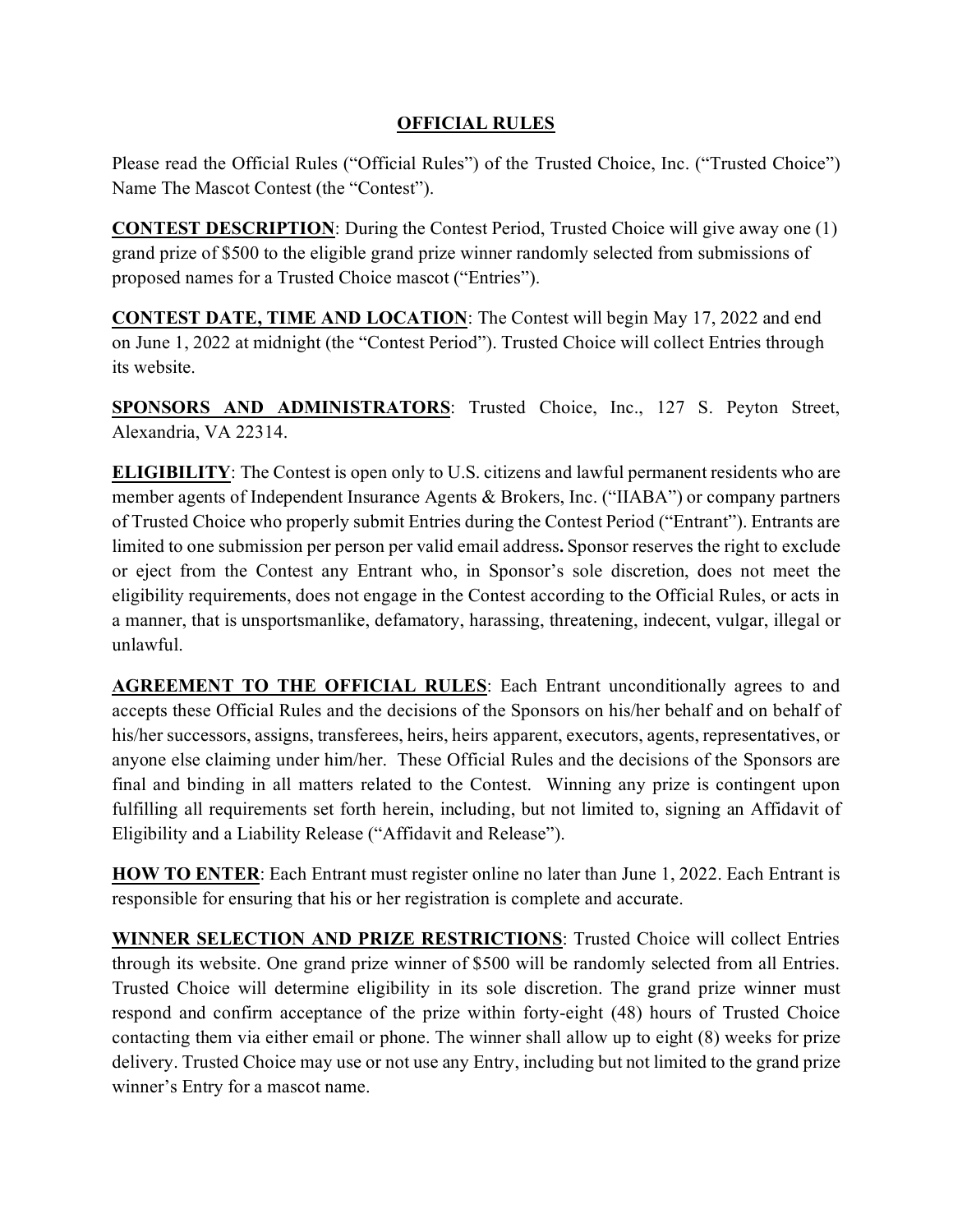All costs, taxes, fees and expenses associated with any element of the Prize not specifically addressed above are the sole responsibility of the winning Entrants. Sponsor will not provide any money for expenses incurred as a result of Entrants' participation in the Contest or the claiming or use of the Prize. Prizes may not be transferred or assigned. No substitution may be made, except by Sponsor, which reserves the right to substitute a prize in whole or in part with another prize for any reason as determined by Sponsor in its sole discretion. The winning Entrants will be responsible for all taxes (including but not limited to federal, state, local, and/or income) on their prizes. An Entrant may be required to execute an Affidavit of Eligibility and Release ("Affidavit and Release") prior to the prize being released and may be required to provide his/her Social Security number or tax ID for tax reporting purposes. The execution of the Affidavit and Release is an explicit condition to releasing said prize; refusal by any Entrant to execute the Affidavit and Release will result in disqualification, and a new winner will be selected by Sponsor in accordance with these Official Rules.

**GENERAL CONDITIONS / RELEASE**: Each Entrant agrees to: (a) release Sponsor, its affiliates and each of their respective directors, officers, agents, employees, members, and state associations (the "Indemnified Parties") from any and all liability for any claims, costs, injuries, losses, or damages of any kind caused by, resulting from, or in any way related to (i) Entrant's participation in the Contest; (ii) the sponsorship or administration of the Contest; and (iii) Entrant's and/or any third party's acceptance, possession, use, misuse, sale, or disposal of the Prize; and (b) acknowledge that the Indemnified Parties have neither made nor are in any manner responsible or liable for any warranty, representation, or guarantee, express or implied, in fact or in law, relative to the prize. The Indemnified Parties are not responsible for, and each Entrant releases the Indemnified Parties from any and all liability for any claims, costs, injuries, losses, or damages of any kind caused by, resulting from, or in any way related to, the Contest; any bugs, viruses, or the like; any content prepared for the Contest; incorrect or inaccurate transcription of entry information, or for any other human or other error, mistake, or inaccuracy; technical malfunctions; lost/delayed data transmission; omission, interruption, deletion, defect, or other failures of, or unauthorized access to, any network, computer equipment, video equipment, or software; late, lost, or misdirected mail (including electronic mail); or any personal injury or property damage affecting any Entrant. CAUTION: ANY ATTEMPT BY ENTRANT OR ANY OTHER INDIVIDUAL TO DELIBERATELY TAMPER WITH THE CONTEST, OR OTHERWISE UNDERMINE THE LEGITIMATE OPERATION OF THE CONTEST MAY BE A VIOLATION OF CRIMINAL AND CIVIL LAWS AND SHOULD SUCH AN ATTEMPT BE MADE, SUCH ENTRANT OR ENTRANT SHALL BE DISQUALIFIED FROM THE CONTEST, AND SPONSOR RESERVES THE RIGHT TO COOPERATE IN THE PROSECUTION OF ANY SUCH INDIVIDUAL(S) AND TO PURSUE ALL REMEDIES TO THE FULLEST EXTENT PERMITTED BY LAW.

Failure to enforce any term of these Official Rules shall not constitute a waiver of that provision or any other provision. If for any reason the Contest is not capable of being executed as planned,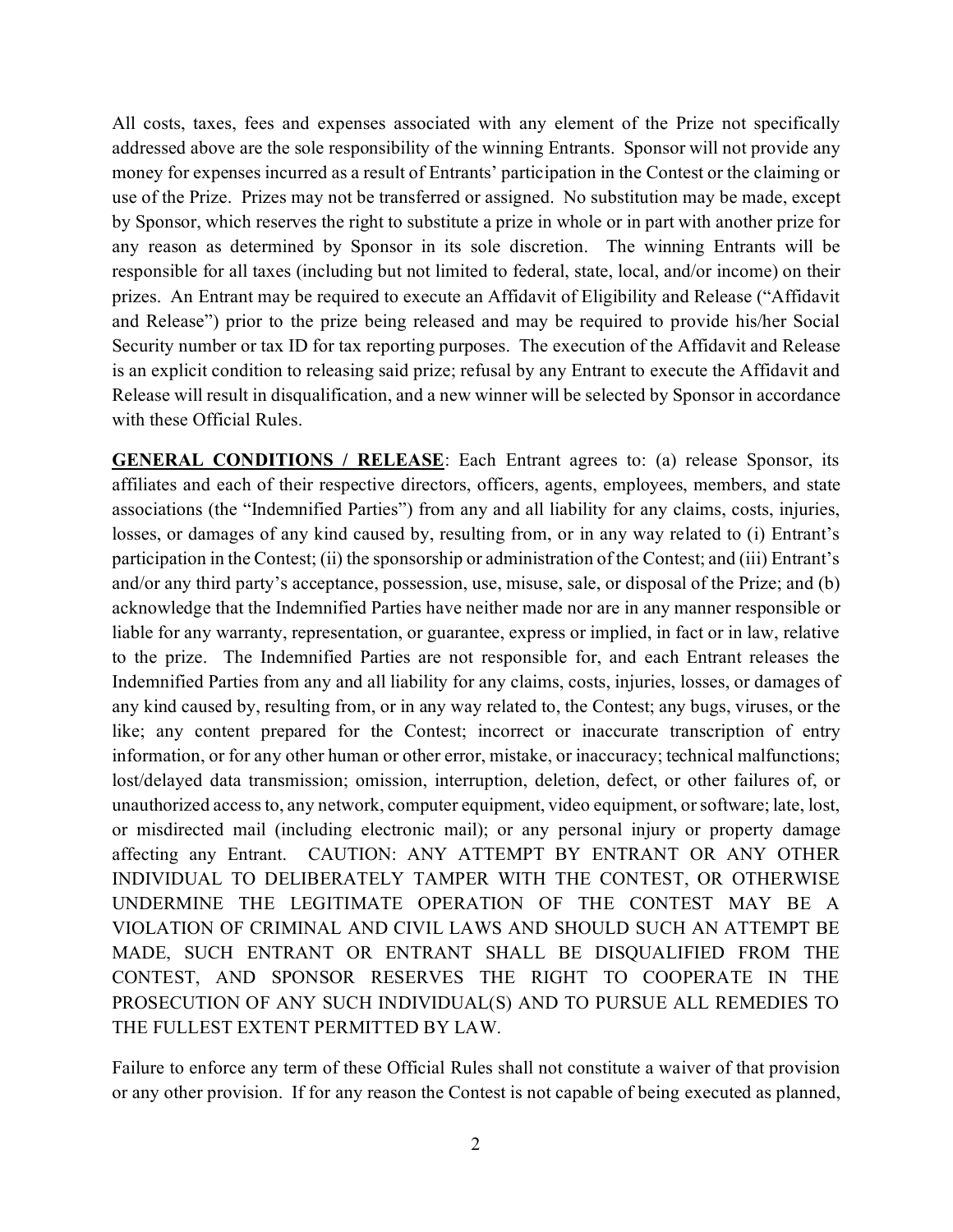or due to fraud, actions of Entrants or any other causes that in the opinion of Sponsor, corrupt or affect the administration, security, fairness, integrity, or proper conduct of this Contest, Sponsor reserves the right at its sole discretion to disqualify any Entrant and/or to cancel, terminate, modify, or suspend the Contest. In the event of any cancellation, termination, modification, or suspension, notice thereof will be posted at www.independentagent.com.

**RESERVATION OF PUBLICITY AND INTELLECTUAL PROPERTY RIGHTS**: Each Entrant grants, on behalf of himself/herself and his/her heirs apparent, to Sponsor, and each of its licensees, successors, designees, assigns, and affiliates (the "Sponsor-Related Parties"), the right to use, display, transmit, publish, and reproduce, for all purposes: (1) any content submitted in connection with the Contest; (2) his/her/its name; (3) his/her physical likeness, whether in photograph, video, motion picture, electronic video image, or otherwise; and (4) recordings of his/her voice and all sounds he/she produces, in any and all media including, but not limited to, cable and broadcast television and the internet. Each Entrant further expressly grants the right to give, sell, transfer, exhibit, customize, edit, and add content to all of the foregoing in perpetuity. Each Entrant acknowledges that the permissions granted herein extend to all languages, media, formats, and markets now known or hereafter devised, and shall continue without expiration. Each Entrant agrees that at all times the materials described above are the property of Sponsor, free from any claim, lien or encumbrance by or through him/her/it or any other person or entity. Each Entrant hereby waives any right to receive payment for agreeing to these Official Rules or for the use by the Sponsor-Related Parties of any of the materials described above. Each Entrant also waives any right to inspect or approve finished products used from the materials described above, or to revoke the rights granted herein. Each Entrant further agrees to not to make any claim, directly or indirectly, for any compensation, fees or royalties for use of the content, including but not limited to the proposed mascot name(s).

**DISPUTES**: Each Entrant agrees that: (a) any and all disputes, claims, causes of action, issues, or questions arising out of, connected with, or related to the Contest; any prize; the construction, validity, interpretation, or enforceability of these Official Rules; Entrant's rights and obligations; or the rights and obligations of Sponsor in connection with the Contest shall be resolved individually, without resort to any form of class or collective action, and exclusively by the state and federal courts located in the City of Alexandria, Virginia; (b) any and all claims, judgments, or awards shall be limited to actual out-of-pocket losses, but in no event attorneys' fees; and (c) under no circumstances will Entrant be permitted to obtain awards for, and each Entrant hereby waives all rights to, claim or receive direct, indirect, special, punitive, incidental, or consequential damages and any other damages, other than out-of-pocket losses, and any and all rights to have damages multiplied or otherwise increased. SOME JURISDICTIONS DO NOT ALLOW THE LIMITATIONS OR EXCLUSIONS OF LIABILITY FOR INCIDENTIAL OR CONSEQUENTIAL DAMAGES. THEREFORE, THE ABOVE MAY NOT APPLY TO YOU. Any and all disputes, claims, causes of action, issues, or questions arising out of, connected with, or related to the Contest; any prize; the construction, validity, interpretation, or enforceability of